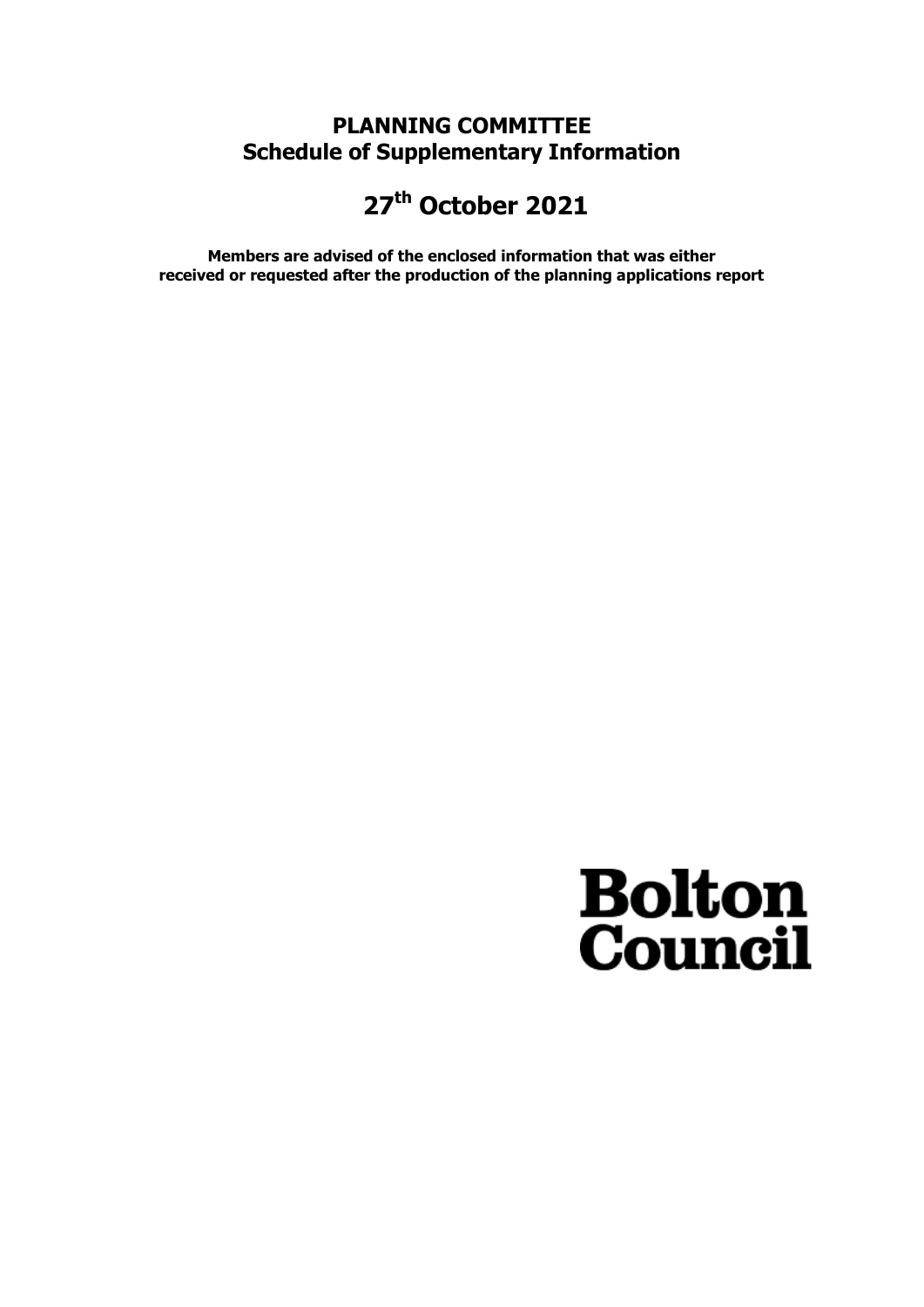| 11486/21 |                  |  |                                                   |  |  |  |  |
|----------|------------------|--|---------------------------------------------------|--|--|--|--|
| Ward     | Location         |  |                                                   |  |  |  |  |
| HOBL     | HORWICH, BL6 5UE |  | HORWICH LOCO INDUSTRIAL ESTATE, CHORLEY NEW ROAD, |  |  |  |  |

#### **Surface water drainage**

Natural England withdrew their holding objection on 21<sup>st</sup> October. They stated that, following their meeting with the applicant and Bolton Council on 14<sup>th</sup> October and the subsequent receipt of the "Surface Water Drainage Summary Technical Note & Statement of Intent Note" (by Roc Consulting & Avison Young, dated October 2021), they are satisfied that the specific issues they had raised would be resolved in the Open Space Zone A phase of the development. Natural England have concluded that there will be no significant adverse impacts on Red Moss SSSI by the proposed development.

The wetland (SSSI) is currently fed primarily from the Nellies Clough surface water channel, which forms the northern boundary of the Moss (SSSI) and which is fed from water passing beneath the former loco works via Nellies Clough Culvert and also the Mill Race Culvert. Limited overland flows emanate from the former Loco Works "Central" Culvert which historically conveyed surface water runoff from the buildings and hard standing within the Works and into the Works Reservoir. The condition of the culvert section through Open Space Zone A has deteriorated over time (existing flows are unrestricted, typically characterised as sediment rich and containing impurities from the former industrial operations) and at present these flows have been known to contribute to flooding into the Moss.

The proposed development to the north of the SSSI, which this Bellway application is part of, will occupy the footprint of the former Loco Works. The site will be subject to an extensive remediation clean up and new separate foul and surface water drainage systems will be introduced for the development parcels which, combined with the treatment of soil contamination and introduction of surface water attenuation features and pipes, will control the discharge volume and improve the quality of water passing through the Central Culvert. The intention is for flows arising from the Central Culvert to be ultimately conveyed through Open Space Zone A via a surface water channel with attenuation features constructed as part of Open Space Zone A to serve the upstream development parcels outfalling away from the SSSI (in the area around the Works Reservoir). Details of the overarching sustainable surface water network design for Open Space Zone A are required to discharge the associated planning conditions relating to the Open Space Zone A planning consent (05378/19).

The applicant has submitted the following proposed sequencing of works:

1. Bellway will remediate its phase 2 residential land and as part of the development for 205 dwellings, install a new on plot drainage system which will immediately both reduce surface water inflow to the central culvert from this part of the site and significantly increase water quality.

2. The Bellway phase 2 scheme will also deliver an approximate 300 metre length of the new internal spine road within the confines of the former works plateau area.

3. The working up of the detailed engineering solution for the balance of the spine road will coincide with the preparation of the final design and implementation strategy for Open Space Zone A, which includes the land between the former works plateau and the SSSI.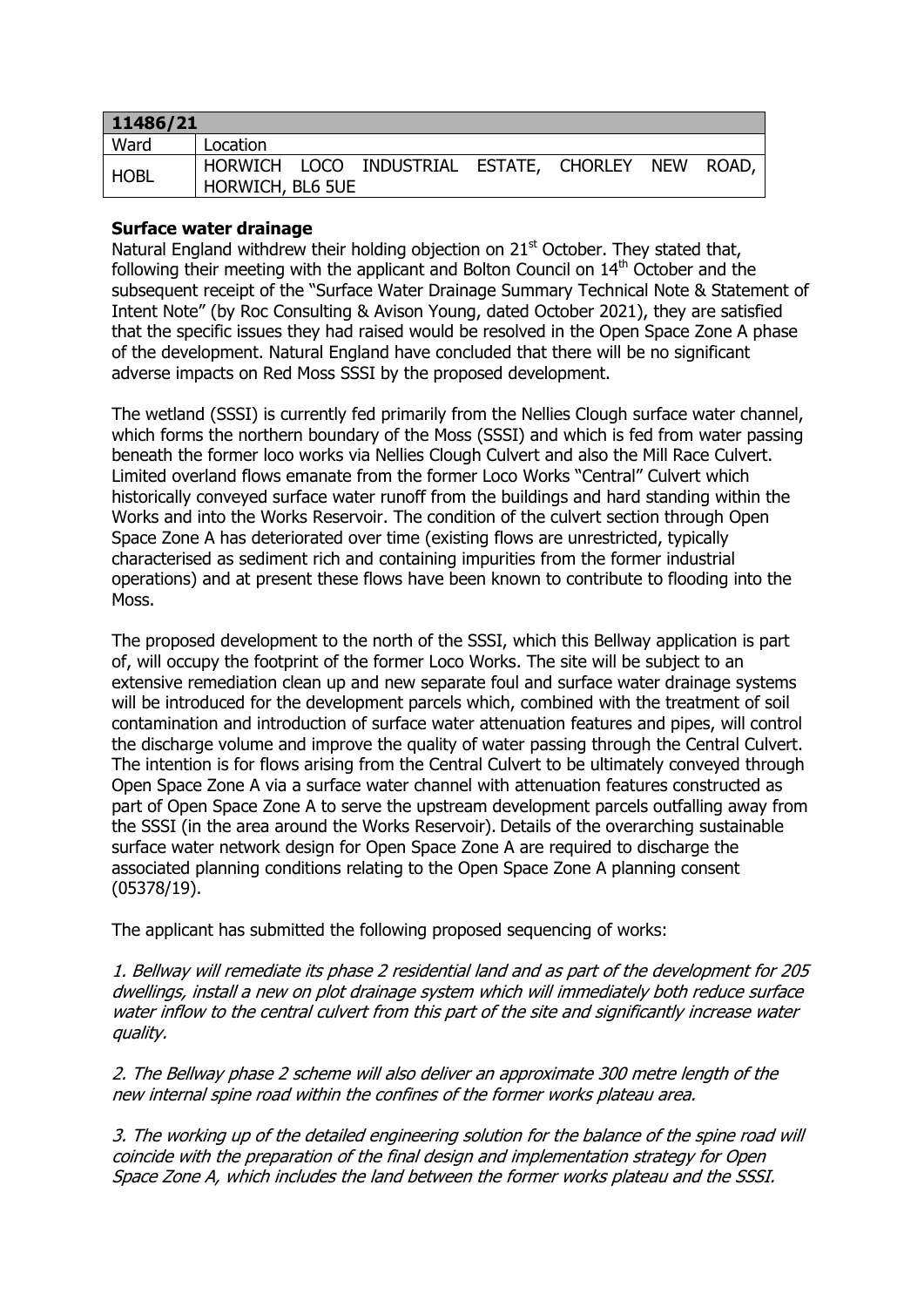4. Natural England, in addition to all other relevant statutory consultees, will be fully engaged as part of the Open Space Zone A design and implementation process which will include the finalisation of a suitable surface water strategy which meets its objectives for the Red Moss SSSI.

Bluemantle, RPS Group and ROC Consulting are currently liaising with the lead local flood authority (LLFA), the Environment Agency and Natural England about developing an updated site wide drainage strategy in conjunction with the development of the Open Space Zone and potentially incorporating the old Loco Works reservoir. Once agreed, this detailed engineering solution will provide a greatly improved sustainable drainage system as well as provide attractive natural water features in the open space.

#### **Phase viability appraisal**

As mentioned in the officer's report, a phase viability assessment has been submitted as part of the Bellway application in accordance with the S106 requirements updated in 2019. The assumptions from that S106 agreement is that 7.5% affordable housing would be sought from each landowner and there were fixed payments due for off-site highways, primary school and open space provision. The other payments identified would only be due once a profit rate of 25% had been achieved.

In this instance it is noted that 116 affordable housing units have already been approved within the ownership of Bluemantle (the Lane End development) and these are due to start on site before the end of 2021. On the basis of this commencement and the delivery of a total of 590 units across the Bluemantle ownership, this equates to 19.6% affordable delivery. Members will be aware of the difficulty of delivering affordable housing on this brownfield site with the Morris Homes scheme having been approved with no affordable housing delivery. In addition, the site viability as a whole has been interrogated as part of the approval of £12m marginal viability Housing Infrastructure Fund: the whole site has been accepted by Homes England advisors as being unviable and requiring the £12m support to deliver the spine road. Members will also be familiar with the fact that there is a need to seek further funding from Homes England because the cost of the spine road has exceeded the £12m awarded due to the complexity of the construction and the increase in costs since the award.

This application would deliver a proportion of the spine road, in accordance with the spine road application approval and would not result in any draw down of the £12m allocation from HIF funding. One benefit of the delivery of this application is that the delivery of the remainder of the spine road becomes more certain within the £12m budget: the Council will still be seeking additional support from Homes England in order to accelerate the delivery of the spine road. The delivery of the reduced length of spine road within the £12m or extended budget is evidenced as being achievable both on a cost basis and timescale and the Council is committed to doing everything to ensure delivery.

The Council's advisors on the viability for this phase have raised some queries about the assumptions contained within the viability report, however they have still identified that even on a best case scenario the profit would not exceed 25% as detailed in the S106. There are other opportunities to interrogate the viability of the phase as there is an overage review based on the values of the properties to ensure the predicted values are not exceeded and if they are then the Council would be due a payment. Plus, the Heritage Core application that has just been submitted will also need to be assessed as part of the phased viability review. There is also a further residential parcel to be delivered ("Phase 3") which will need a further phase viability assessment (same landowner) and so officers can reassure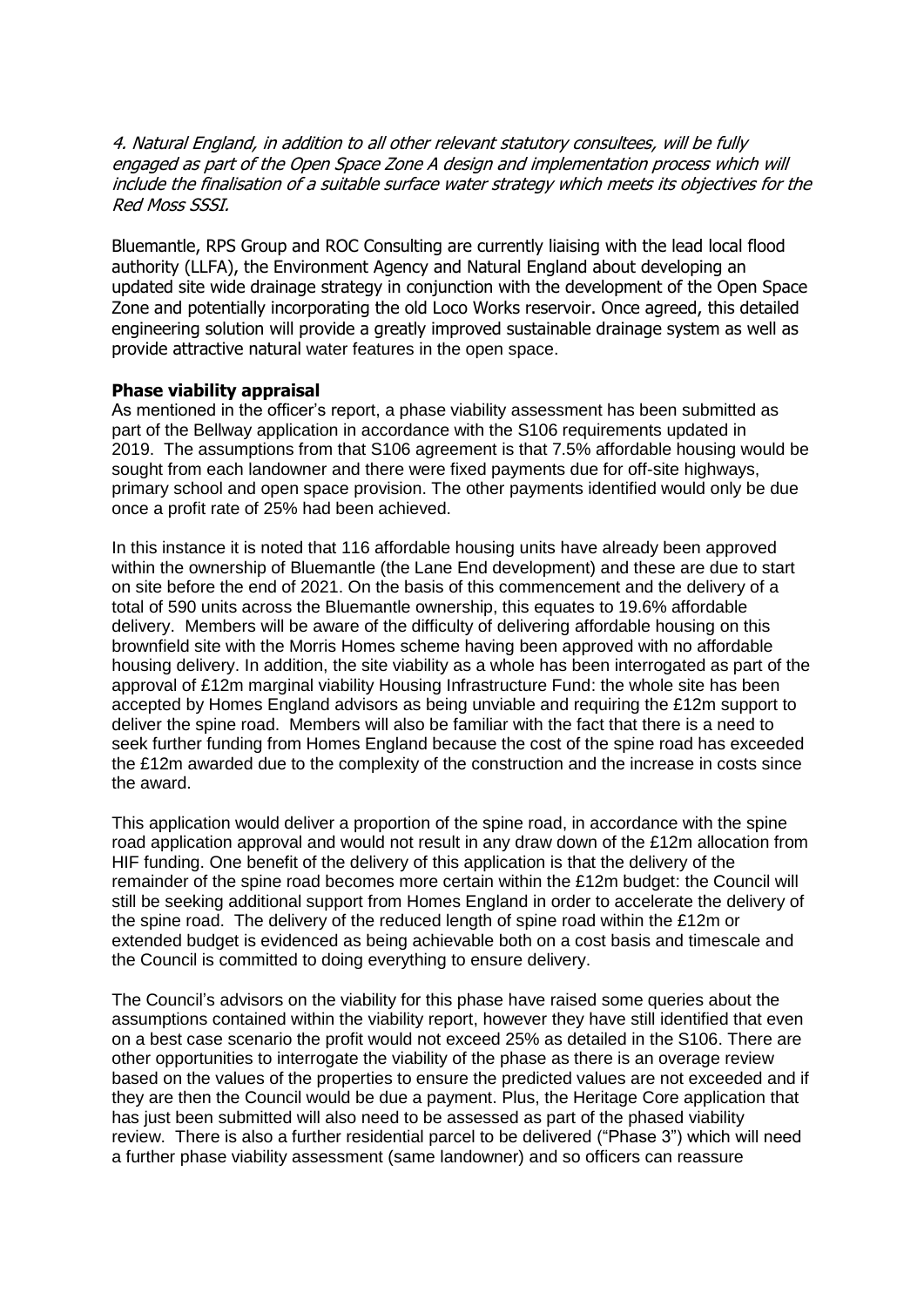Members that the fine detail of the phased viability will continue to be interrogated, more importantly with the Heritage Core, to ensure this element is capable of being delivered.

With the delivery of this application and proposed commencement of development in January 2022, without the need to draw down any of the £12m HIF funding, it would allow the delivery of the whole spine road to be progressed. As stated within the officer's report, the weight attached to the importance of this strategic site delivery and certainty over an increased housing supply is significant. Officers will continue to interrogate and challenge the landowner to seek to secure as much financial benefit for the Loco Works and the retention of its remaining heritage assets over the course and determination of the next two applications within this phase, as well as ensuring that any house price increases are captured.

In conclusion, the delivery of 19.6% affordable housing within the wider phase and the profit being within the maximum cap set out within the S106 means the current proposed scheme is compliant with the S106 requirements.

#### **Additional suggested condition – tree protection fencing**

Following the publication of the officer's report, the Council's Tree Officers have accepted the plan submitted by the applicant detailing the proposed protective fencing around the existing trees to the south of the application site (Phase 2). An additional condition is therefore suggested to ensure that these approved tree protection measures are in place prior to commencement of development and are retained during the construction phase.

#### **Correction – para. 104 of the officer's report**

The approved Lane End development comprises 116 affordable dwellings, not 112 as reported.

#### **New planning application for the neighbouring heritage parks**

A new Reserved Matters application for the two heritage parks, to the west of Bellway Homes' proposed development and within the Heritage Core, has been received by the LPA (currently awaiting validation). The proposals include a park on land between the Lane End development and the Rivington House Roundabout and a larger memorial park to the east of the Lane End development and adjacent the community core access road. Below are artist impressions of the proposals:



#### **Recommendation to Members**

The recommendation within the officer's report to Committee is to delegate the decision to the Director to allow for the signing of a supplementary Section 106 Agreement. The applicant however does not require a separate agreement to the original Section 106 (the